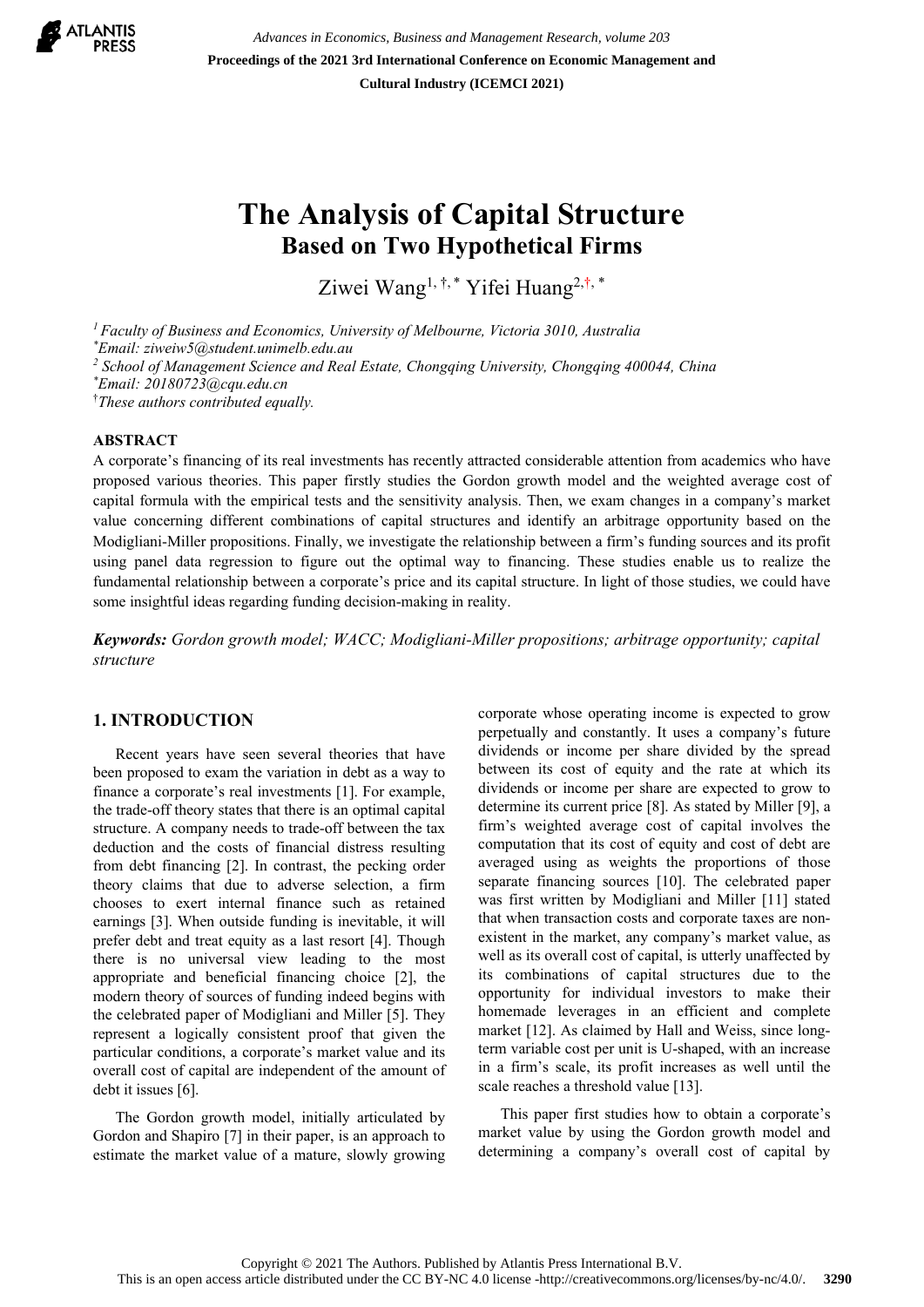means of the weighted-average method. In addition, this paper exams changes in a firm's price concerning various ways to finance its real investments and finds that two corporates have identical investment projects. However, different combinations of capital structures should have the same value based on the Modigliani-Miller propositions; otherwise, there exists an arbitrage opportunity that we investigate in this paper later. Furthermore, we exert the sensitivity analysis to figure out that a company's cost of equity is the most sensitive factor in both the Gordon growth model and the determination of the weighted average cost of capital. Finally, we conduct the fixed effect model of panel data to find a particular relationship between a firm's sources of funding and its profit. So, an eclectic solution exists to the optimal way to finance by trading off a corporate's profit and its weighted average cost of capital.

The paper's structure is studying the Gordon growth model first and then the weighted average cost of capital formula. After that, we exam the relationship between a corporation's market value and its ways to finance its real investments and identify an arbitrage opportunity. Finally, this paper investigates the relationship between a company's profit and its combinations of capital structures.

#### **2. BACKGROUND**

We first need to make some assumptions. In a frictionless market where transaction costs and corporate taxes are absent, we assume that two companies are both publicly listed with equally risky investment projects that generate perpetual operating income of CF million p.a. One is entirely financed by issuing common shares with a cost of equity of  $r_E(U)$ p.a., while it is involved in the other one's capital structure that debt consists of perpetual bonds with a market value of debt, D(L) million, a market value of equity,  $E(L)$  million, and a cost of debt,  $r_D(L)$  p.a.

To conduct empirical tests, we exert two hypothetical exchanged-listed corporates, U and L, as our empirical cases. They both have utterly identical investment projects that yield perpetual operating income of 20 million p.a. The all-equity financed company U has a cost of capital of 10% p.a. Taking on debt that consists of perpetual bonds, the firm L has a 50 million market value of debt, a 170 million market value of equity and a 6% costs of debt p.a.

## **3. GORDON GROWTH MODEL**

In this part, we exert the Gordon growth model to obtain a corporate's market and its cost of equity.

#### *3.1. Model*

The Gordon growth model is used to value the stock of a mature, slowly growing corporate, assuming that its operating income is expected to grow perpetually at a constant rate [7]. In accordance with Gordon and Shapiro [8], a company's market value is equal to its future dividends or income per share divided by the spread between its cost of equity and the rate at which its dividends or income per share are expected to grow. It could be written as follows:

$$
P = \frac{cF}{r_E - g} \tag{1}
$$

The condition is that  $r_E > g$ ; otherwise, P will be infinite or negative, which is unreasonable. If a corporate's growth rate is equal to zero, the Gordon growth model will become the perpetuity model as follows:

$$
P = \frac{CF}{r_E} \tag{2}
$$

# *3.2. Empirical Test*

In accordance with equation (2), we obtain the corporate U's equity market value, which is 200,000,000 million.

To determine the equity cost of capital for the corporate L, we need to rearrange the perpetuity model, and it could be written as follows:

$$
r_E = \frac{CF}{P} \tag{3}
$$

Since the corporate L is financed by some proportions of debt that consists of perpetual bonds, the borrowing costs need to be excluded from its operating income to calculate its cost of equity. Thus, the income for its shareholders is 17,000,000 million p.a. Therefore, according to equation (3), we could acquire the equity cost of capital for company L, which is 10%.

#### *3.3. Sensitivity Analysis*

We choose corporate L as our analytical object to conduct the sensitivity analysis to determine how the operating income p.a., the cost of equity, and the growth rate impact a company's market value. We assume that the firm's initial growth rate is 5% constantly and perpetually. The sensitivity coefficient could be mathematically expressed as follows:

Sensitivity Coefficient = 
$$
\frac{Relative\ Difference}{Relative\ Change\ of\ Object}
$$
(4)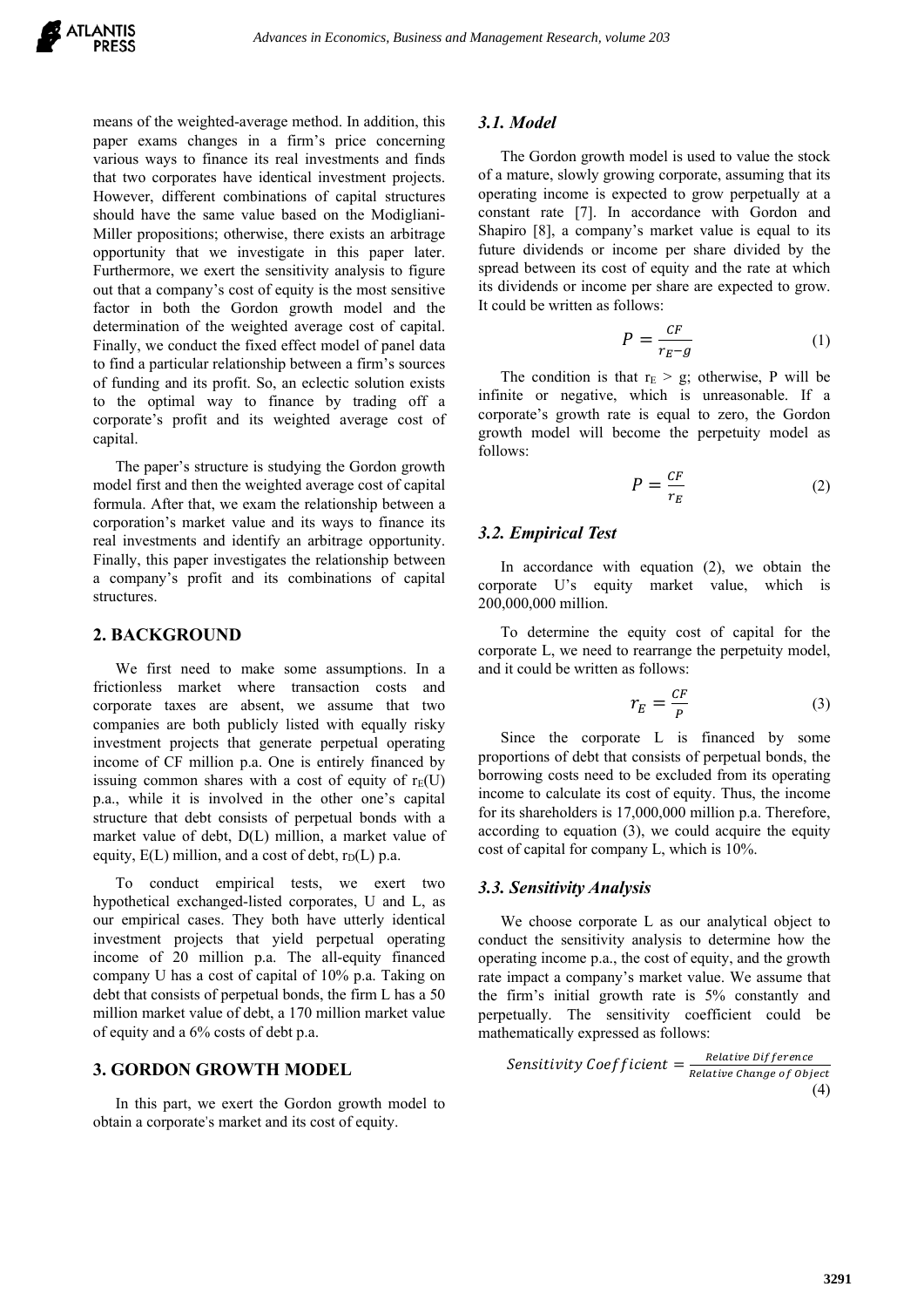|                                            | <b>Benchmark</b><br>scheme | Change of CF |         | Change of $r_E$ |            | Change of g |                  |
|--------------------------------------------|----------------------------|--------------|---------|-----------------|------------|-------------|------------------|
|                                            |                            | $-10%$       | 10%     | $-10\%$         | 10%        | $-10%$      | 10%              |
| Market Value                               | 340,000                    | 306,000      | 374,000 | 425,000         | 283,333    | 309,090     | 377,77<br>$\tau$ |
| Difference with<br>the Benchmark<br>Scheme |                            | $-34,000$    | 34,0000 | 85,000          | $-56,666$  | $-30.909$   | 37,777           |
| Relative<br>Difference                     |                            | $-10\%$      | 10%     | 25.00%          | $-16.67\%$ | $-0.09$     | 0.11             |
| Sensitivity<br>Coefficient                 |                            |              |         | $-2.50$         | $-1.67$    | 0.91        | 1.11             |

|  |  |  |  | <b>Table 1.</b> Sensitivity Coefficient of Operating Income p.a., the Cost of Equity and Growth Rate |
|--|--|--|--|------------------------------------------------------------------------------------------------------|
|--|--|--|--|------------------------------------------------------------------------------------------------------|

In accordance with equation (4), when the value of the cost of equity and that of growth rate have been fixed at 10% and 5% separately, the sensitivity coefficients are 1 in both conditions that the relative changes in operating income p.a. are -10% and 10%. This means that a corporation's market value changes as much as its operating income p.a. does, and it could be shown in Figure 1:



**Figure 1.** Changes in Market Value for Changes in Operating Income

According to equation (4), if the value of operating income p.a. and that of growth rate have been fixed at 17,000,000 and 5%, respectively, the sensitivity coefficients are -2.50 and -1.67 separately in the situations that the relative changes in the cost of equity are -10% and 10%. This indicates that the changes in a corporate's market value and its cost of equity are in different directions. It could be depicted in Figure 2:



Million

**Figure 2.** Changes in Market Value for Changes in the Cost of Equity

In accordance with equation (4), after the value of operating income p.a. and that of the cost of equity has been fixed at 17,000,000 and 10%, respectively, the sensitivity coefficients are 0.91 and 1.11 separately in the conditions that the relative changes in growth rate are -10% and 10%. This suggests that the changes in a corporate's market value and its growth rate are in the same directions, and it could be shown in Figure 3: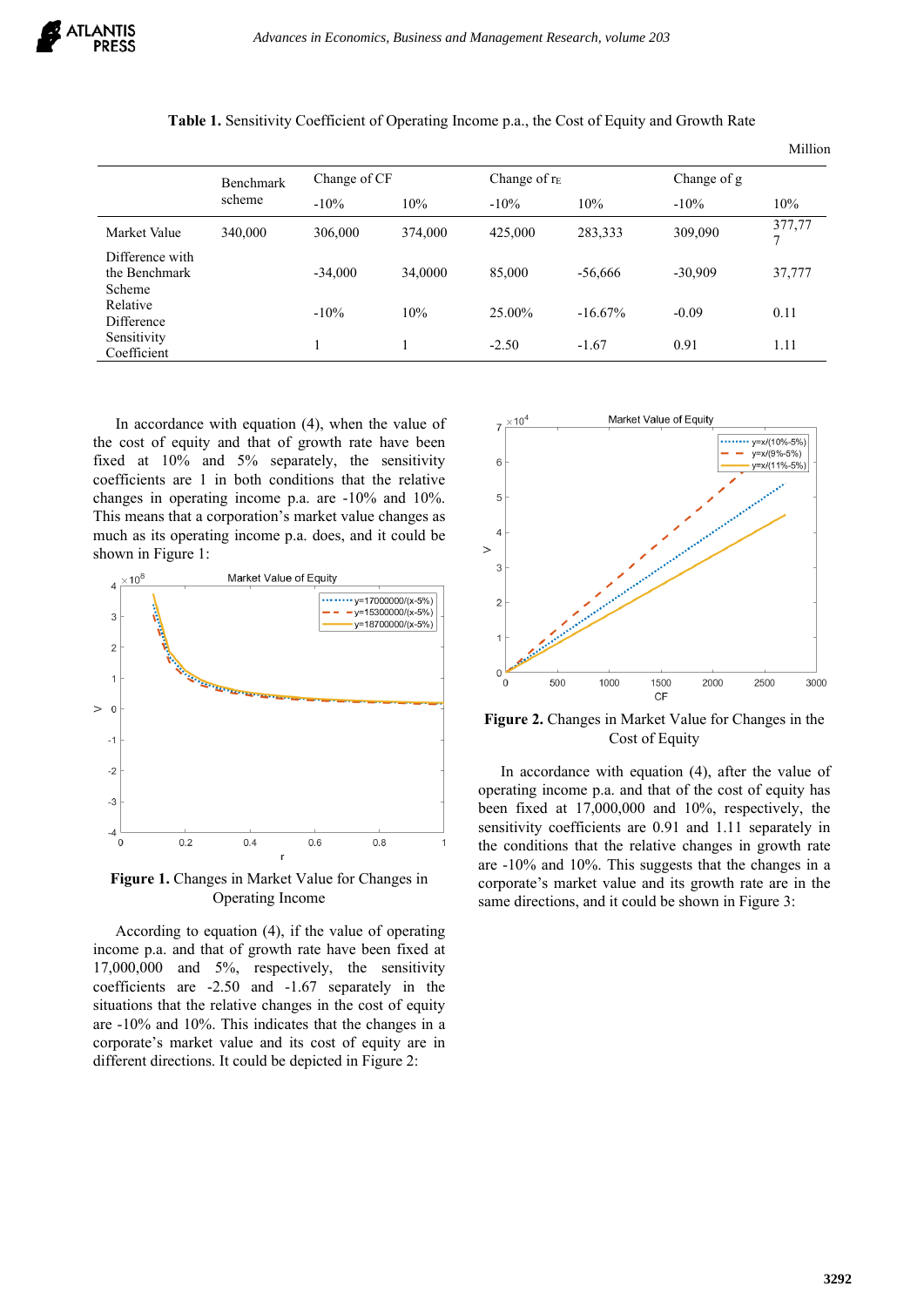



**Figure 3.** Changes in Market Value for Changes in Growth Rate

Overall, a corporate's cost of equity is the most sensitive factor in the Gordon growth model, so the result comes that if a company is eager for a higher market value, its priority is to control its cost of equity.

# **4. WEIGHTED AVERAGE COST OF CAPITAL**

In this part, we utilize the weighted average method to determine a corporation's overall cost of capital.

## *4.1. Model*

In accordance with Miller [9], a corporate's weighted average cost of capital is a standard treatment, when the company has issued both common stock and bonds as its sources of financial capital, which involves the computation that its cost of equity and cost of debt are averaged using as weights the proportions of those separate funding sources. Thus, the weight average cost of capital is mathematically expressed as follows [10]:

$$
r_A = \frac{D}{D+E} \times r_D + \frac{E}{D+E} \times r_E \tag{5}
$$

# *4.2. Empirical Test*

In accordance with equation (5), we could determine the overall cost of capital for the corporate L, which is 9.1%.

# *4.3. Sensitivity Analysis*

We continue to choose the corporate L as our analytical object to conduct the sensitivity analysis to determine how the cost of debt and the cost of equity impact a company's weighted average cost of capital, respectively. We assume that the firm's proportions of debt and equity in its capital structure is unmodified, which is 5/22.

|  | <b>Table 2.</b> Sensitivity Coefficient of Cost of Debt and Cost of Equity |
|--|----------------------------------------------------------------------------|
|  |                                                                            |

|                                          | <b>Benchmark</b><br>Scheme | Change of r <sub>D</sub> |          | Change of $r_E$ |          |
|------------------------------------------|----------------------------|--------------------------|----------|-----------------|----------|
|                                          |                            | $-10\%$                  | 10%      | $-10\%$         | 10%      |
| <b>WACC</b>                              | 9.09%                      | 8.95%                    | 9.23%    | 8.32%           | 9.86%    |
| The difference with the Benchmark Scheme |                            | $-0.14%$                 | $0.14\%$ | $-0.77\%$       | $0.77\%$ |
| Relative Difference                      |                            | $-2\%$                   | $1\%$    | $-8.50\%$       | 8.50%    |
| <b>Sensitivity Coefficient</b>           |                            | 0.15                     | 0.15     | 0.85            | 0.85     |

In accordance with equation (4), the sensitivity coefficients are 0.15 in both conditions that the relative changes in the cost of debt are -10% and 10%, after we have fixed the value of the cost of equity at 10%. This means that the changes in a corporate's cost of debt have a slight impact on the value of the weighted average cost of capital, and it could be shown in Figure 4:



**Figure 4.** Changes in WACC with for Changes in the Cost of Debt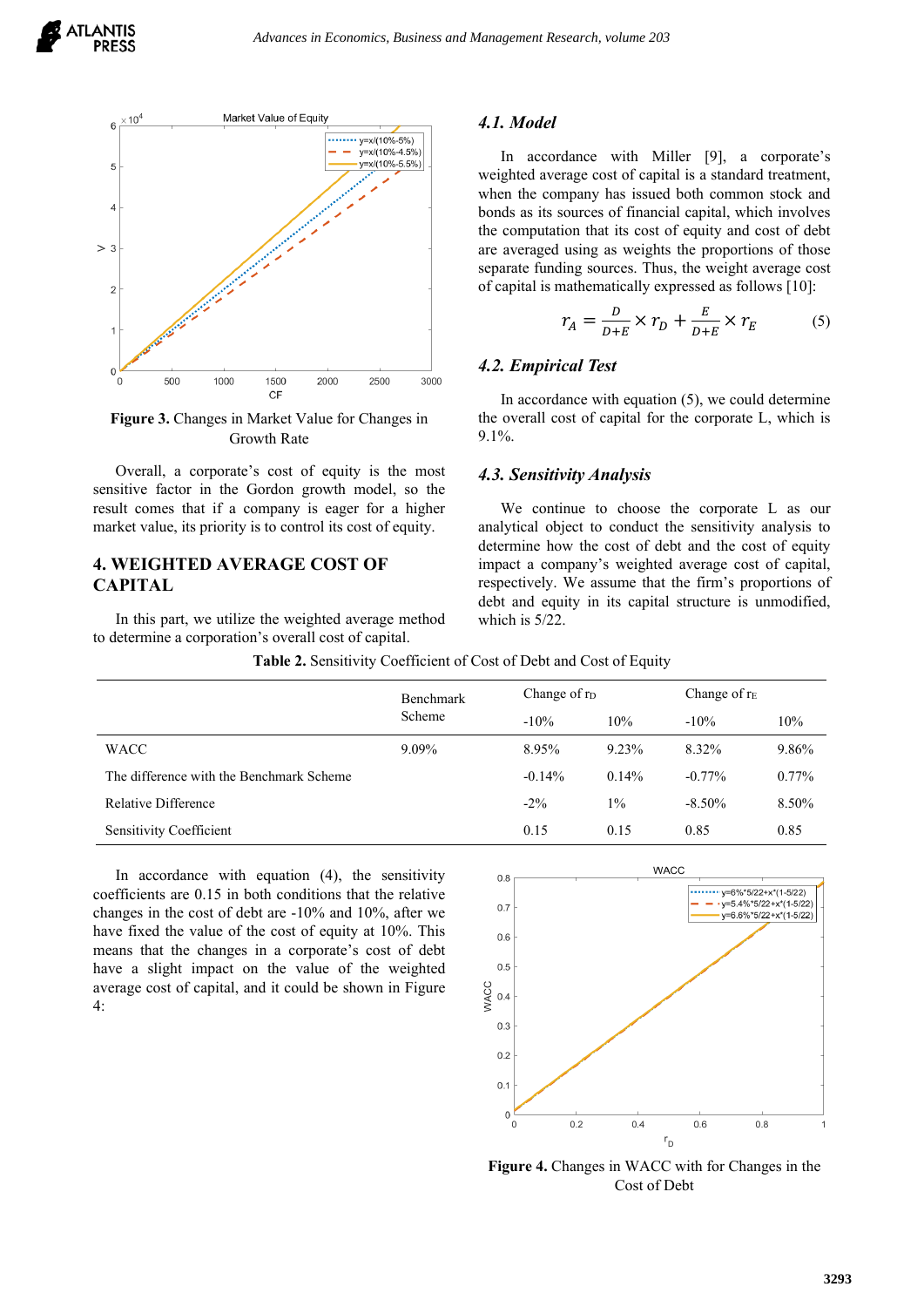According to equation (4), the sensitivity coefficients are 0.85 in both situations that the relative changes in the cost of equity are -10% and 10%, after we have fixed the value of the cost of debt at 6%. This indicates that the changes in a corporate's cost of equity have a significant effect on the value of the weighted average cost of capital, and it could be depicted in Figure 5:



**Figure 5.** Changes in WACC for Changes in the Cost of Equity

In conclusion, a corporate's cost of equity is a more sensitive factor than its cost of debt in determining the weighted average cost of capital, so it is crucial to control the cost of equity to minimize the company's weighted average cost of capital.

# **5. MODIGLIANI-MILLER PROPOSITIONS**

This part investigates a corporate's market value and its overall cost of capital for various ways to finance its real investments based on the Modigliani-Miller Propositions.

#### *5.1. Proposition 1*

In accordance with Modigliani and Miller [11], in the absence of transaction costs and corporate taxes, any company's market value and its overall cost of capital are entirely unaffected by its ways to finance its real investments because, in an efficient and complete market, individual investors could create their homemade leverages to offset any particular debt-equity ratio chosen by the firm [12] thus, if two corporates that have identical investment projects but different combinations of capital structures must have the same price as well as the identical overall cost of capital.

#### *5.2. Proposition 2*

It is stated by Modigliani and Miller [11] that, in a market where transaction costs and corporate taxes are non-existent, a levered company's expected rate of return on equity is equal to the appropriate capitalization rate related to its business risks, plus a premium associated with its financial risks, which is equal to the debt-to-equity ratio times the difference between the capitalization rate and the interest rate to compensate the extra risk. It could be written as follows:

$$
r_E = r_A + (r_A - r_D) \frac{D}{E}
$$
 (6)

## *5.3. Empirical Test*

We use the two corporates, U and L, as our empirical cases to present the Modigliani-Miller propositions. In accordance with proposition 1, since the levered company's market value is 220 million, which lies above that for equivalent unlevered firm, 200 million, we could conclude that the corporate L is overpriced relative to the company U. Also, according to proposition 2, the unlevered firm's cost of equity, 10%, is equal to that for the equivalent levered corporate, 10%, whose shareholders require a higher expected return to compensate the financial risks, so the share prices of the two companies are not in equilibrium. There exists an arbitrage opportunity that we analyze in the next part.

# **6. ARBITRAGE**

In this part, we identify an arbitrage opportunity and analyze two arbitrage strategies in violation of the Modigliani-Miller propositions.

## *6.1. Arbitrage Opportunity*

As claimed by Modigliani and Miller [11], if proposition 1 did not hold, in an efficient and complete market, individual investors could purchase and sell shares and bonds to exchange one income stream for another that has the same relevant respects as the earlier one. This enables the investors who are quite independent of their attitude towards risk to earn riskfree profits. As the investors continuously exploit those arbitrage opportunities, the market value of the overpriced shares will fall. That of under-priced shares will rise, consequently inclining to eliminate the discrepancy between the prices of the corporates.

#### *6.2. Arbitrage Strategy*

The arbitrage strategy is as follows: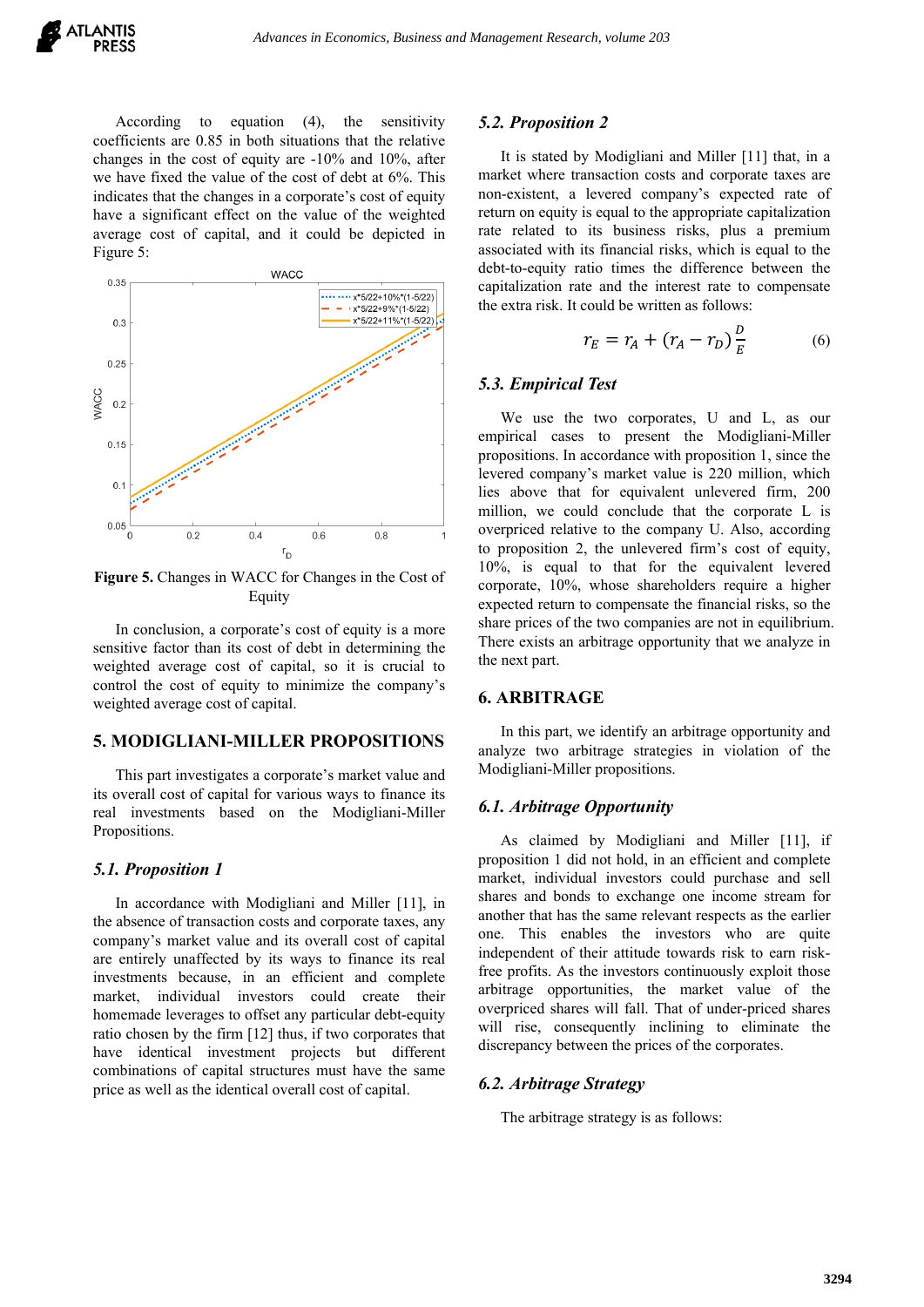#### **Table 3.** Arbitrage Strategy

Strategy  $t = 0$   $t = 1, 2, ...$ Step 1: Short a of L's equity  $+170a$   $-(20-50 \times 6\%)a = -17a$ Step 2: Short a of L's bonds  $+50a$   $-(50 \times 6\%)a = -3a$ Step 3: Long  $a \frac{V(L)}{V(U)}$  of U's equity  $-\frac{220}{200}$  $-\frac{220}{200}a \times 200 = -220a$  $+\frac{220}{200}a \times 20 = +22a$ Net Cash Flow:  $0 \t+2a$ 

The first step is to short sell  $\alpha$  of the corporate L's equity. The second step is to short sell  $\alpha$  of the company L's bonds, which is equivalent to borrowing privately an amount of  $50a$  million costing  $6\%$  p.a. The third step is to exert the proceeds in total to buy the maximum fraction of the firm U's equity, so today's net cash flow is zero. As shown in the table, the above strategy generates an arbitrage profit of  $2a$  million each year in the future.

An alternative arbitrage strategy is to replace the third step above by longing a fraction of the corporate U's equity. This costs  $200a$  today but entails perpetual cash inflows of  $20a$  each year, which could exactly offset the total cash outflows of  $20a$  generated by the first two steps. This strategy creates a costless arbitrage profit of 20a million today.

# *6.3. Empirical Test*

We continue to use the two corporates, U and L, as our empirical cases to present the process of arbitrage activities. In accordance with the Modigliani-Miller propositions, arbitrage activities trigger the overvalued company's share price to fall. That of the undervalued firm to rise until they reach the market equilibrium with no arbitrage opportunity. In the equilibrium, the corporate U's overall cost pf capital is equal to that for the company L, 10%. The firm U's market value is also equal to that of the corporate L, 200 million. Therefore, company L's cost of equity is 11.33%, which is higher than that for firm U due to the financial risks.

# **7. OPTIMAL CAPITAL STRUCTURE**

In this part, we conduct the fixed effect model of panel data to examine the relationship between a corporate's ways to finance its real investments and its profit to work out the optimal combination of capital structure.

#### *7.1. Data and Measurement Model*

In addition to minimizing the cost of capital, it is also essential to maximize a corporate's profit in order to obtain the optimal way to finance its real investments. For the sake of studying this problem, after excluding certain companies that have a negative net profit, we take 50 firms in the list of Fortune China 500 in 2020 as our analytical objects. Then we utilize the fixed effect model of short panel data to investigate the relationship between a corporate's combination of capital structure and its profit.

Million

# *7.2. Variable Description*

The main variables involved are corporate's profit, business income, total assets, and owners' equity. The company's profit is net profit after tax, expressed in nop; the business income refers to main business income and other business income, expressed in rev; the total assets are total assets at the end the of the year, expressed in zc; the owners' equity refers to total owners' equity at the end of the year, excluding minority shareholders' equity, expressed in e.

## *7.3. Panel Data Regression Result*

Though the panel data is the focus in econometrics research in recent years, it is often biased and unreliable to simply use the cross-section data or the time series data to find economic rules. Thus, we use the fixedeffect model of short panel data to analyze the relationship between a corporation's capital structure and its profit. The model could be written as follows:

$$
nop_{i,t} = c + \alpha_1 rev_{i,t} + \alpha_2 z c_{i,t} + \alpha_3 e_{i,t} + \varepsilon_{i,t}
$$
\n<sup>(7)</sup>

In equation  $(7)$ , i is the sample of each corporate, and t refers to year time;  $nop_{i,t}$  represents the profit of the ith company in year t;  $rev_{i,t}$  is the business income of the ith firm in year t;  $zc_{i,t}$  refers to the total assets of the ith corporate in year t;  $e_{i,t}$  represents the owners' equity of the ith company in year t;  $c$  is a constant term;  $\alpha_1, \alpha_2, \alpha_3$  are coefficient vectors, and  $\varepsilon_{i,t}$  is a random disturbance term. In accordance with equation (7), we could acquire Table 4 as follows: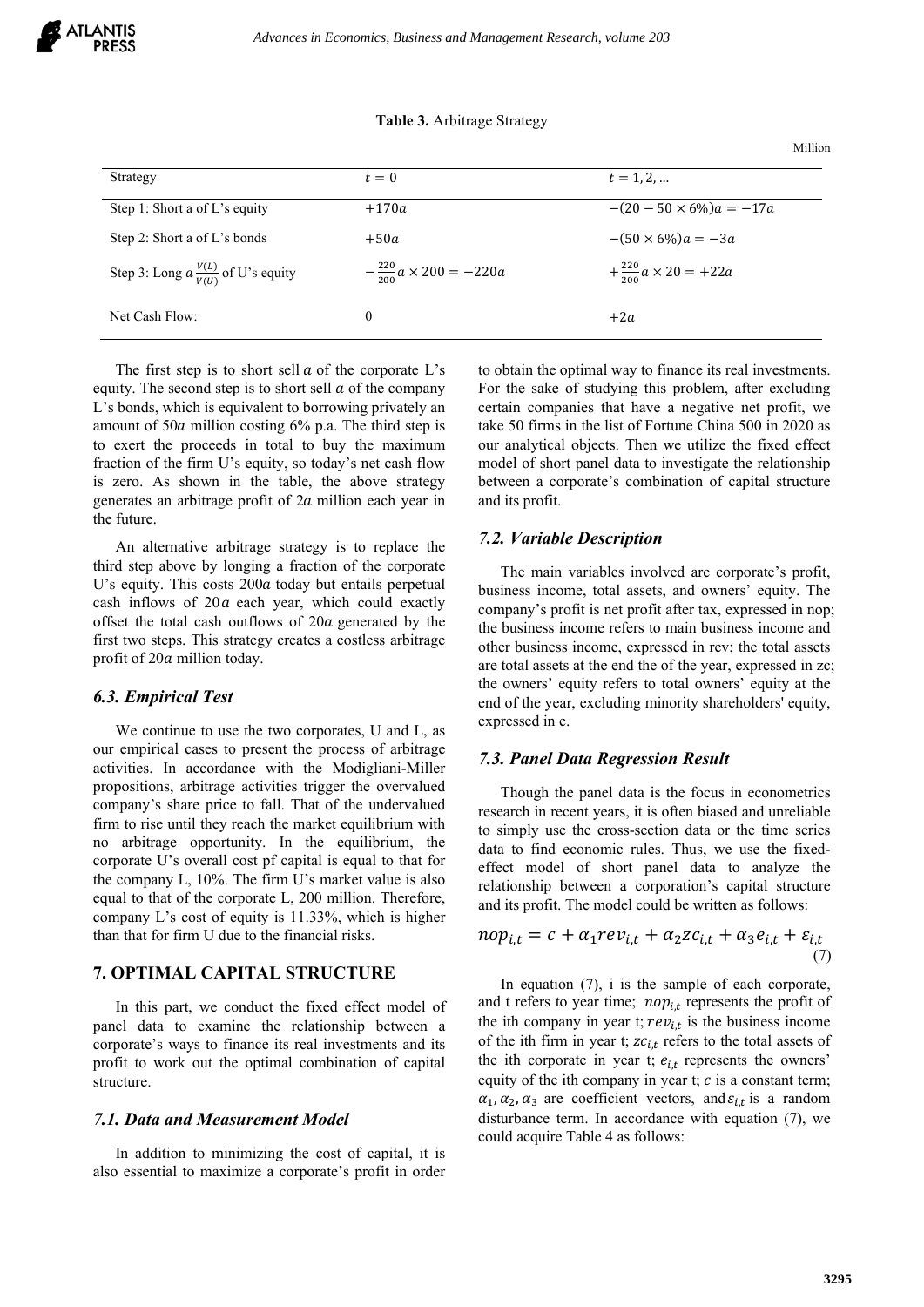| Variables        | (1)            | (2)            | (3)               |
|------------------|----------------|----------------|-------------------|
|                  | Fixed Effect   | Random Effect  | Between Estimator |
| $rev_{i,t}$      | $0.0281373***$ | 0.0051836      | $-0.013702*$      |
|                  | (0.004762)     | (0.0047774)    | (0.0078536)       |
| $zc_{i,t}$       | $-0.0077111**$ | 0.0054403      | $0.012068**$      |
|                  | (0.003539)     | (0.0035436)    | (0.0055522)       |
| $e_{i,t}$        | $0.1842186***$ | $0.1277429***$ | $0.0710421***$    |
|                  | (0.011090)     | (0.0108626)    | (0.0166257)       |
| $\boldsymbol{c}$ | $-1513963***$  | $-574694.4*$   | 632266.5*         |
|                  | (168370.4)     | (297731.4)     | (318364)          |
| Sample Size      | 250            | 250            | 250               |
| $R^2$            | 76.56%         | 73.42%         | 57.89%            |

#### **Table 4.** Panel Data Regression Result

Note: robust standard errors are shown in bracket; \*\*\*, \*\*, \* are 1%, 5% and 10% respectively.

In Table 4, we find that all the coefficients are very significant, so the model design is reasonable. Longterm variable cost per unit is U-shaped, and with an increase in the corporate's scale, the company's profit increases as well until the scale reaches a threshold value. When the scale beyond the threshold, the firm will turn into a diseconomy of scale [13]. Also, as a corporation's owners' equity increases, its profit will increase at the same time.

In light of the previous sensitivity analysis, a corporate's cost of equity is the most sensitive factor in the determination of the weighted average cost of capital, so we treat the proportion of equity in a company's capital structure as the independent variable and assume that the firm's market value is fixed in order to explore the relationship between a corporate's ways to finance its real investments and its profit. Thus, any changes in the proportion of equity will trigger changes in the proportion of debt and, in turn, its overall sources of funding, which will affect the company's profit at the same time. Therefore, we can conclude that the greater the proportion of equity in a firm's capital structure, the greater the profit.



**Figure 6.** Changes in the Cost of Capital for Changes in the Debt-to-Value Ratio

We realize that to figure out the optimal ways to finance a corporate's real investments needs the minimum weighted average cost of capital and the maximum net profit. Suppose a company's proportion of equity is decreasing, equivalent to that its debt-tovalue ratio is increasing. In that case, the weighted average cost of capital will be approaching the optimal capital structure. However, as the model that we have already established indicates, such a trend violates the firm's primary goal to maximize its profit. Therefore, we suggest there exists an eclectic solution to the optimal sources of funding.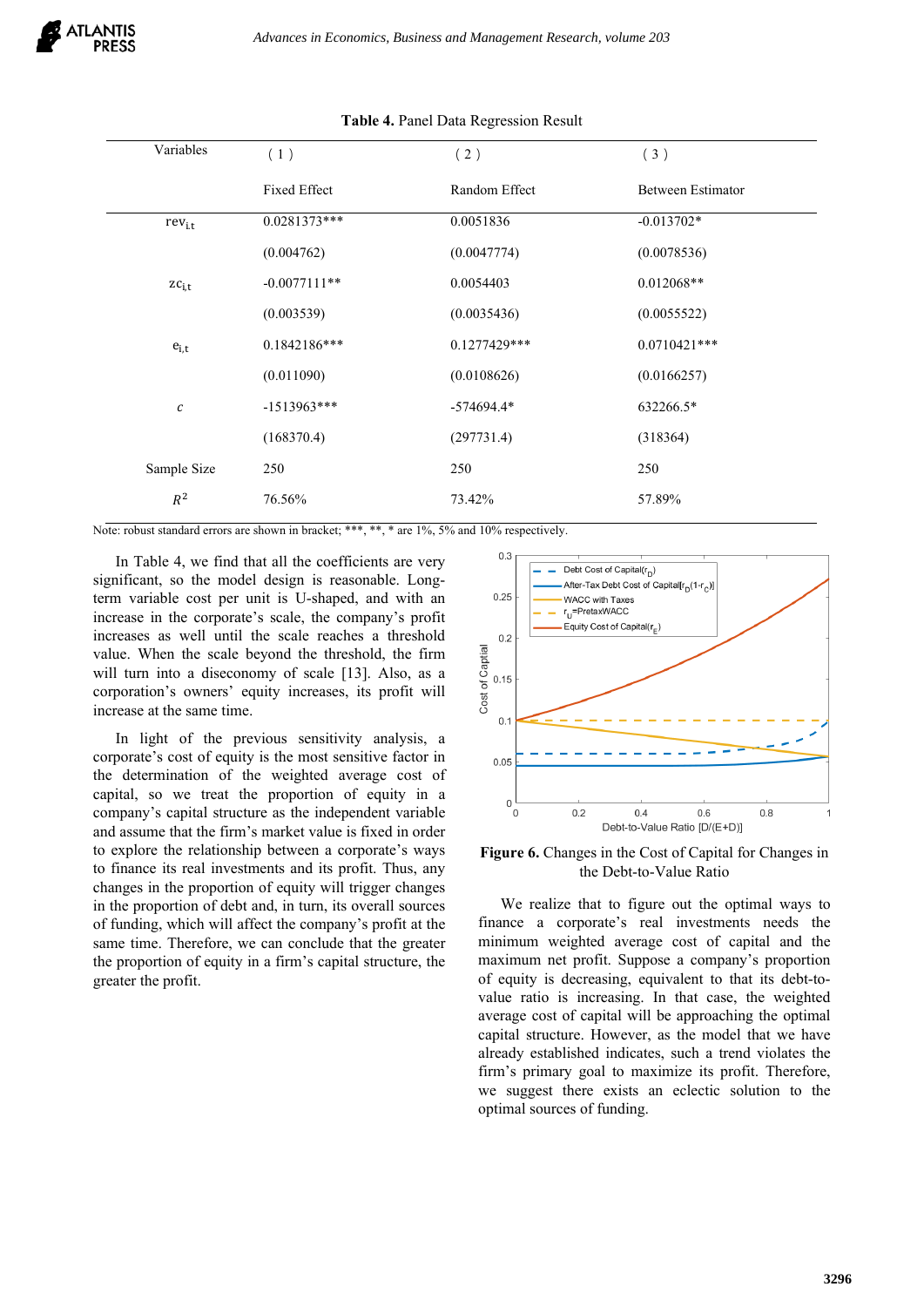#### **8. CONCLUSION**

This paper first examines how to exert the Gordon growth model to obtain a corporate's market value and utilize the average weight approach to acquire a company's overall cost of capital. Then we use the sensitivity analysis to find that a firm's cost of equity is the most sensitive factor in both computations of the Gordon growth model and that of the weighted average cost of capital. In addition, this paper investigates changes in a corporate's price concerning various ways to finance its real investments and figure out that the proportion of debt financing has no impact on its market value as articulated by Modigliani and Miller. Otherwise, there exists an arbitrage opportunity that enables individual investors to earn risk-free profits. Finally, we conduct the fixed effect model of panel data to determine a specific relationship between a company's capital structure and its profit. Thus, when determining the optimal funding sources, a firm should trade-off its profit and its weighted average cost of capital together to reach an eclectic settlement.

| Notation         | Definition                 |
|------------------|----------------------------|
| $\cal U$         | Company U                  |
| L                | Company L                  |
| CF               | Operating Income p.a.      |
| P or V           | Firm's Market Value        |
| $r_E$            | Cost of Equity             |
| $r_D$            | Cost of Debt               |
| $r_A$            | Cost of Overall Capital    |
| D                | Market Value of Debt       |
| $\cal E$         | Market value of Equity     |
| nop              | Firm's Profit              |
| rev              | <b>Business Income</b>     |
| $Z\mathcal{C}$   | <b>Total Asset</b>         |
| ε                | Random Disturbance Term    |
| $\boldsymbol{c}$ | Constant Term              |
| $\alpha$         | <b>Coefficient Vectors</b> |
| e                | Owners' Equity             |
|                  |                            |

**Table 5.** Key Notation

However, those studies indeed have some limitations. The most significant one is making some unrealistic assumptions, such as no transaction costs and corporate taxes. In the future, we may exclude some of those unpractical assumptions and take corporate taxes and default risk into consideration, which will enable the model to be more realistic and help us better understand the reality and apply the theory into application.

# **REFERENCES**

[1] Titman, S., & Wessels, R. (1988). The determinants of capital structure choice. The Journal of finance, 43(1), 1-19.

- [2] Myers, S. C. (2001). Capital structure. Journal of Economic perspectives, 15(2), 81-102.
- [3] Myers, S. C. (1984). Capital structure puzzle.
- [4] Frank, M. Z., & Goyal, V. K. (2003). Testing the pecking order theory of capital structure. Journal of financial economics, 67(2), 217-248.
- [5] Harris, M., & Raviv, A. (1991). The theory of capital structure. the Journal of Finance, 46(1), 297-355.
- [6] Scott Jr, J. H. (1976). A theory of optimal capital structure. The Bell Journal of Economics, 33-54.